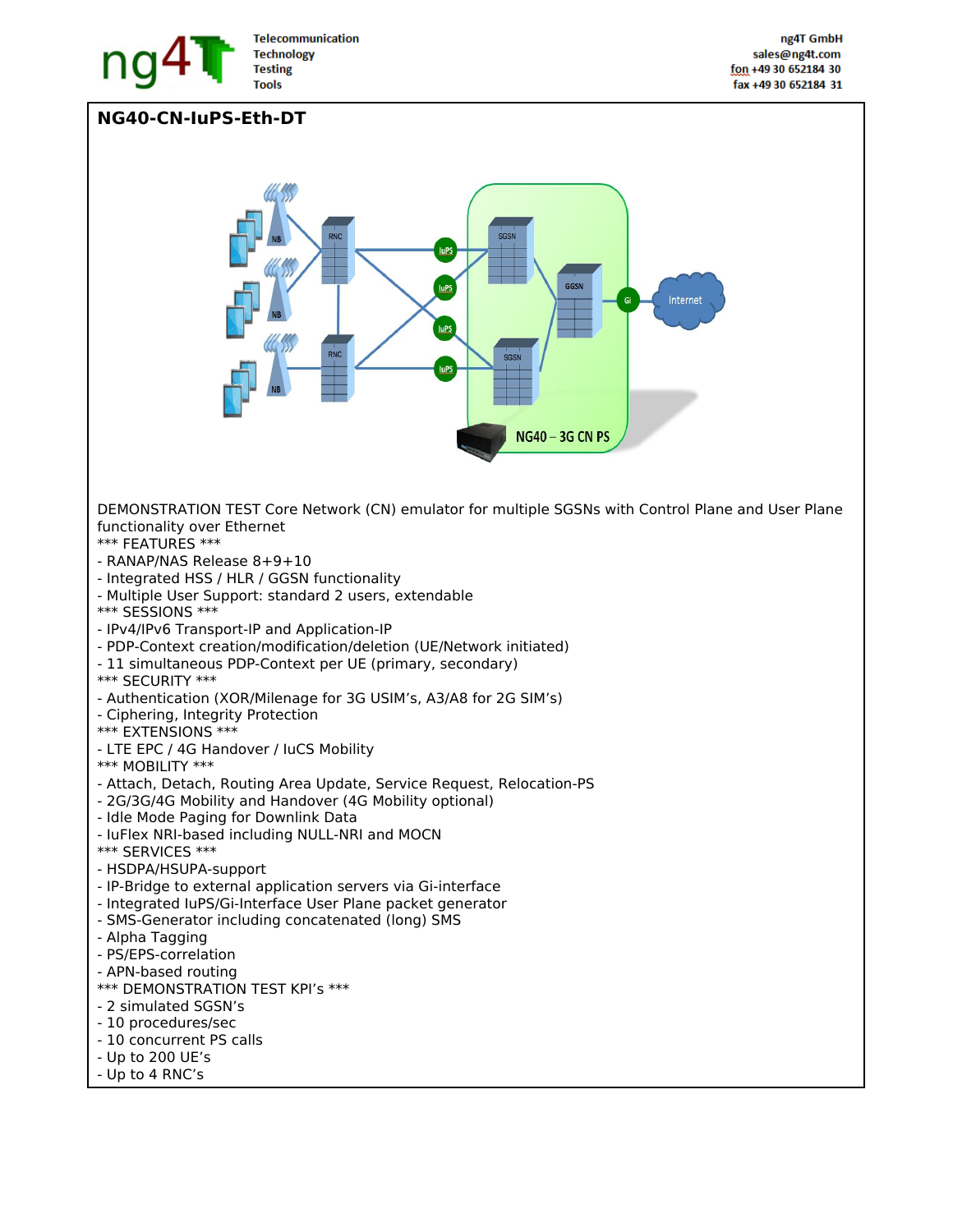

## **NG40-CN-IuPS-Eth-FT**